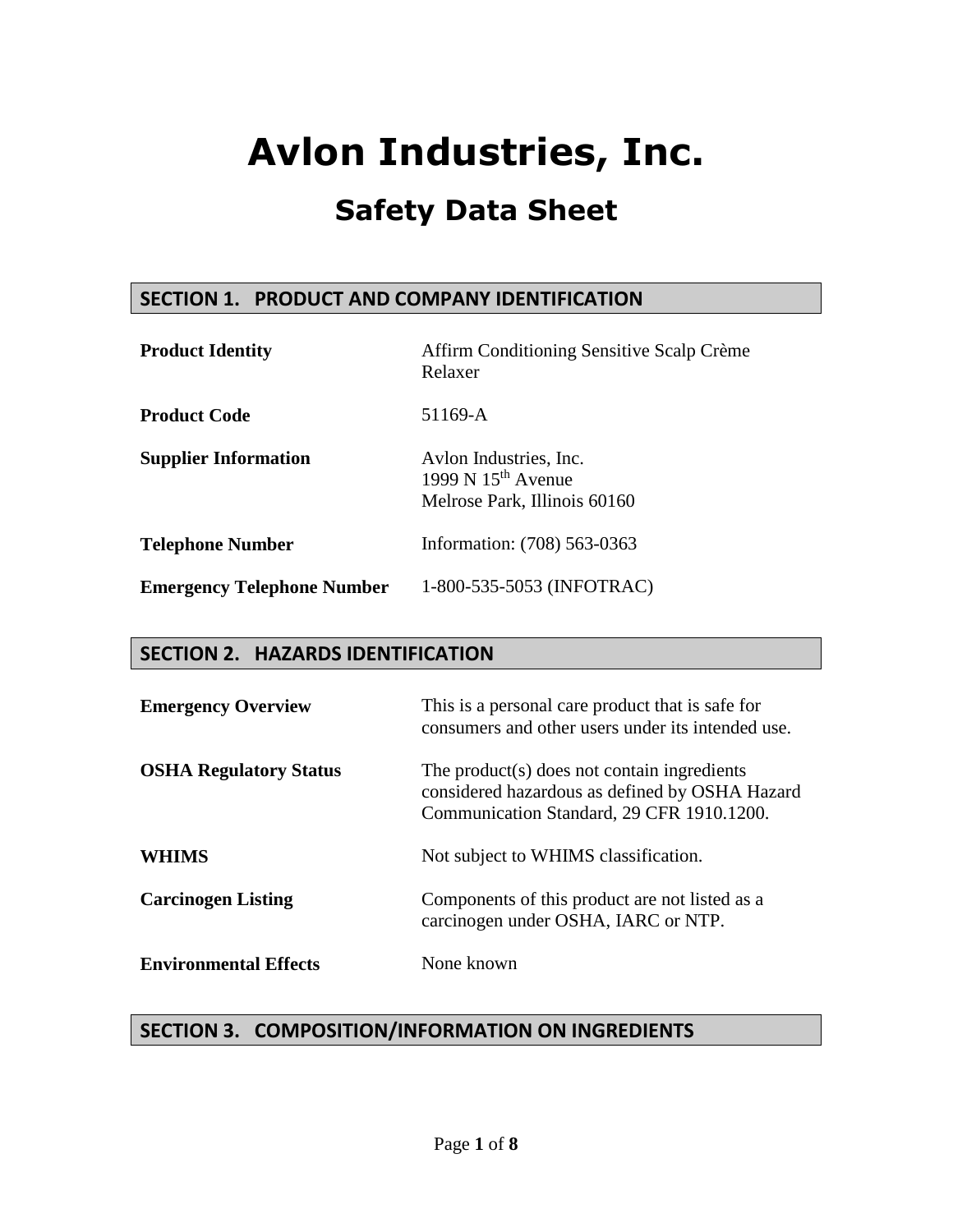The complete ingredient list for the finished product(s) is as follows:

AQUA/WATER/EAU, MINERAL OIL/PARAFFINUM LIQUIDUM/HUILE MINERALE, PETROLATUM, CETEARYL ALCOHOL, CALCIUM HYDROXIDE, PROPYLENE GLYCOL, PEG-75 LANOLIN, POLYVINYL ALCOHOL, KERATIN, HYDROLYZED KERATIN, ARGANIA SPINOSA KERNEL OIL, CARYOCAR BRASILIENSE FRUIT OIL, THEOBROMA GRANDIFLORUM SEED BUTTER, HYDROLYZED WHEAT PROTEIN, FRAGRANCE/PARFUM, SIMETHICONE, LIPOSORB 60, POLYQUATEMIUM-6

Contains Calcium Hydroxide : 5.39 – 5.54 %

The product(s) does not contain ingredients considered hazardous as defined by OSHA, 29 CFR 1910.1200 and/or WHMIS under the HPA.

### **SECTION 4. FIRST AID MEASURES**

| Eye               | Flush with plenty of water 10-15 minutes, if discomfort or irritation<br>persists, seek medical advice.                                                                  |
|-------------------|--------------------------------------------------------------------------------------------------------------------------------------------------------------------------|
| <b>Skin</b>       | Wash with soap and water. If irritation occurs and persists, seek medical<br>advice.                                                                                     |
| <b>Inhalation</b> | If respiratory irritation occurs, remove individual to fresh air.                                                                                                        |
| <b>Ingestion</b>  | Rinse mouth with water. Do not induce vomiting. Give 2-3 glasses of<br>water. Seek medical attention immediately. Never give an unconscious<br>person anything by mouth. |

### **SECTION 5. FIRE FIGHTING MEASURES**

**Flash Point (Closed Cup)** Not Applicable

**Flammable Limits** UEL: Not Applicable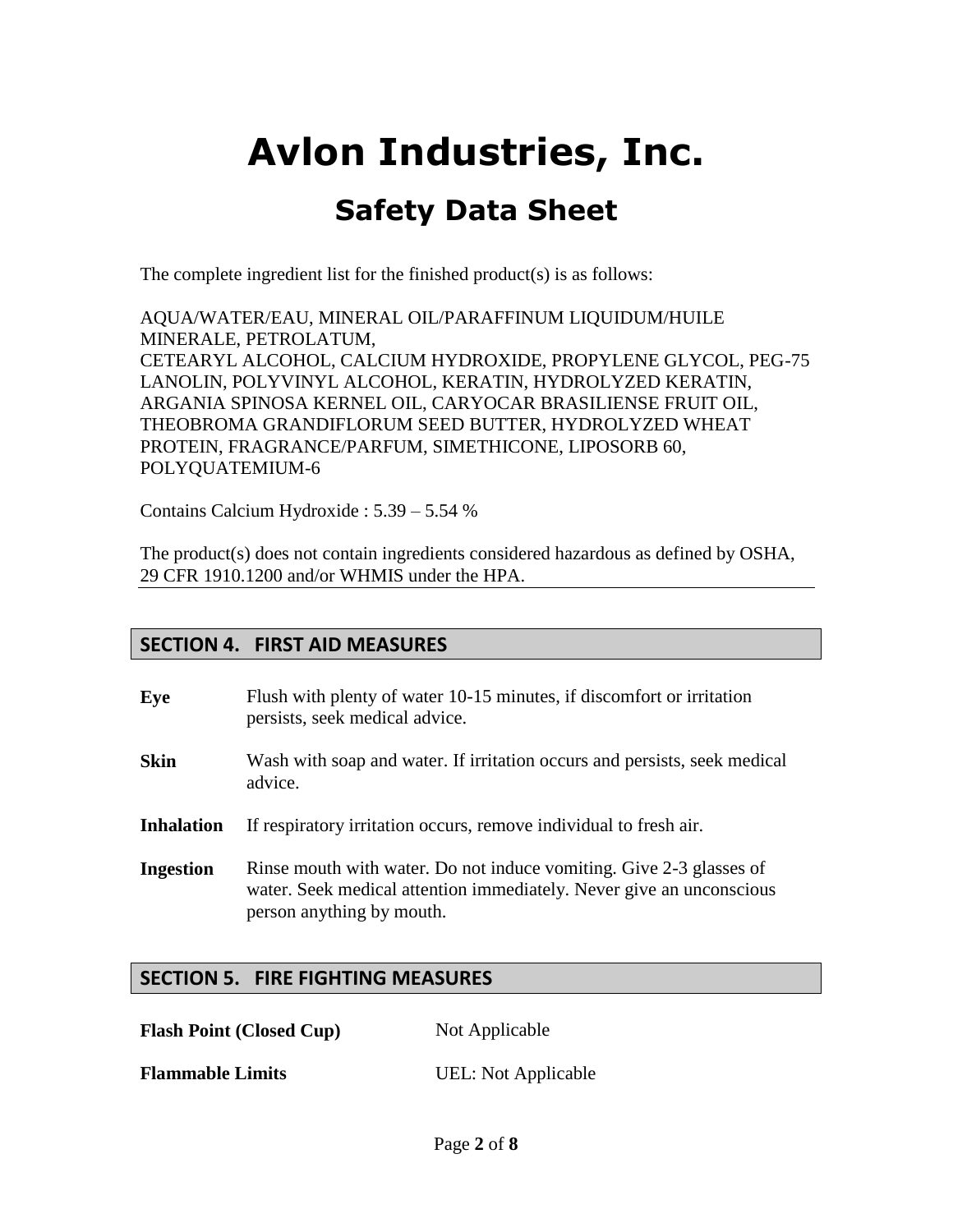|                                         | LEL: Not Applicable                                                                              |
|-----------------------------------------|--------------------------------------------------------------------------------------------------|
| <b>Extinguishing Media</b>              | Foam, Water, Carbon dioxide where applicable                                                     |
| <b>Explosion Hazards</b>                | No applicable information has been found.                                                        |
| <b>Special Fire Fighting Procedures</b> | As in fire, wear self-contained breathing apparatus,<br>NIOSH approved and full protective gear. |

### **SECTION 6. ACCIDENTAL RELEASE MEASURES**

**Steps To Be Taken In Case Material Is Released Or Spilled**

**For Small or Household Settings:** Absorb liquid and scrub the area with detergent. Dilute with water. Quantities may be cleaned up and disposed of in normal household trash.

**For large or Non-Household Settings (Industrial):** Use safety glasses or safety googles if splash hazards exist; use gloves and other protective clothing (apron, boots, etc.) to reduce skin contact. Wash down residue with water. Prevent spill from entering a waterway. Material may be slippery if spilled.

### **SECTION 7. HANDLING AND STORAGE**

**Precautions to be taken in Safe Handling and Safe Storage**

| <b>For Household Settings</b>     | No applicable information has been found.                                                                                                        |
|-----------------------------------|--------------------------------------------------------------------------------------------------------------------------------------------------|
| <b>For Non-Household Settings</b> | No unusual handling or storage requirements. Storage in<br>large quantities (as in warehouse) should be in a dry,<br>well-ventilated, cool area. |

### **SECTION 8. EXPOSURE CONTROLS/PERSONAL PROTECTION**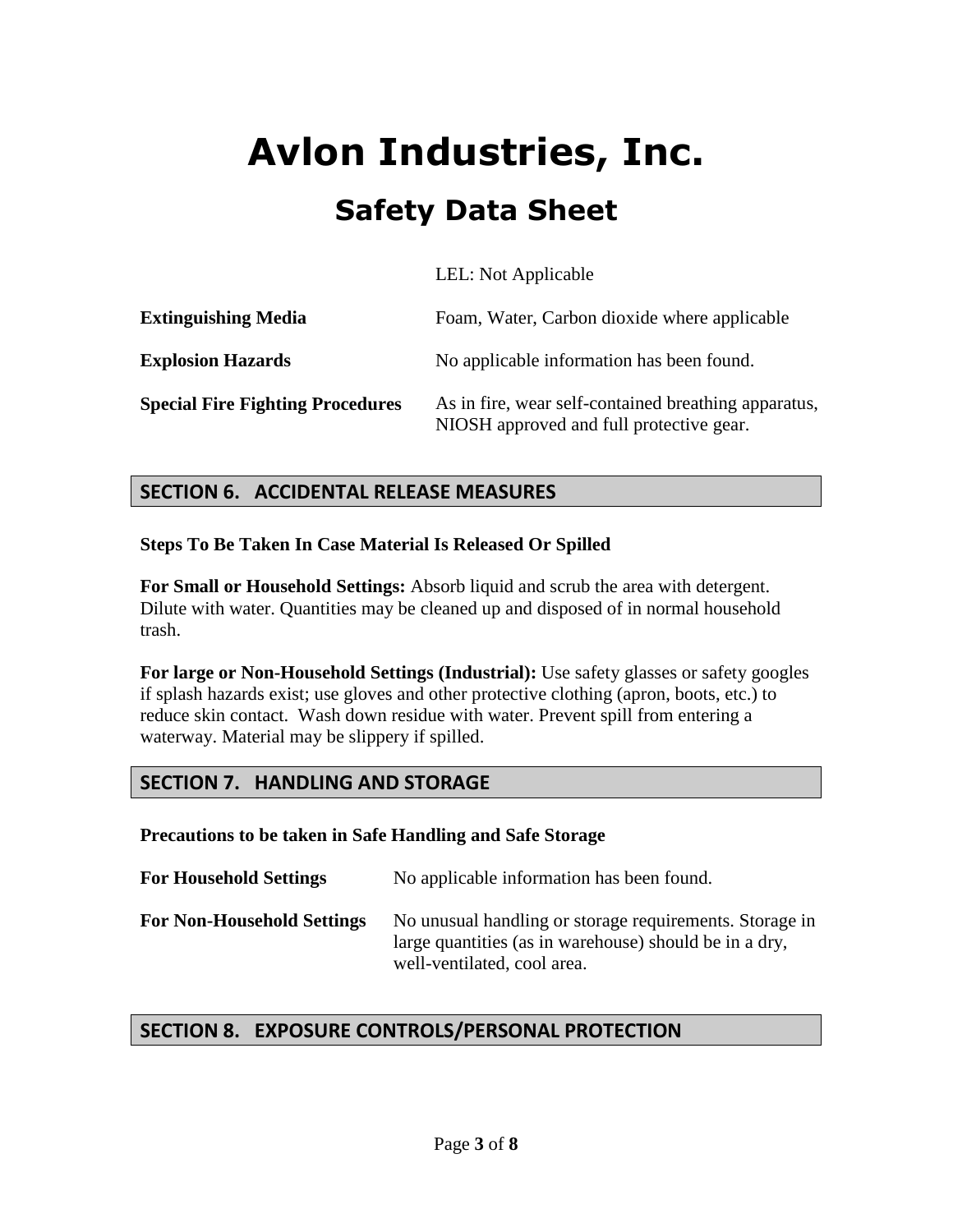**For Household Settings:** This is a personal care or cosmetic product that is safe for consumers and other users under normal and reasonably foreseen use.

**For Non-Household Settings:** Use safety glasses or safety goggles if splash hazards exist; use gloves and other protective clothing (apron, boots etc.) to prevent skin contact. Always follow good hygienic work practices. Avoid prolonged contact with skin and clothing.

### **SECTION 9. PHYSICAL AND CHEMICAL PROPERTIES**

| <b>Appearance</b>                                   | White                         |
|-----------------------------------------------------|-------------------------------|
| Odor                                                | Fragrant                      |
| <b>Physical State</b>                               | <b>Smooth Cream</b>           |
| pH                                                  | N/A                           |
| <b>Melting / Freezing Point</b>                     | N/A                           |
| <b>Boiling Point</b>                                | N/A                           |
| <b>Flash Point</b>                                  | N/A                           |
| <b>Evaporation Rate</b>                             | N/A                           |
| <b>Flammability</b> (solid / gas)                   | N/A                           |
| <b>Upper/Lower Flammability or Explosive Limits</b> | N/A                           |
| <b>Vapor Pressure</b>                               | N/A                           |
| <b>Vapor Density</b>                                | N/A                           |
| <b>Specific Gravity</b>                             | N/A                           |
| <b>Solubility</b>                                   | Completely disperses in water |
| <b>Partition Coefficient</b>                        | N/A                           |
| <b>Auto-Ignition Temperature</b>                    | N/A                           |
| <b>Decomposition Temperature</b>                    | N/A                           |
| <b>Viscosity RVT E/5 2 min</b>                      | 28 - 38 SR                    |
|                                                     |                               |

### **SECTION 10. STABILITY AND REACTIVITY**

**Stability** Stable **Incompatibility (Materials to avoid)** None known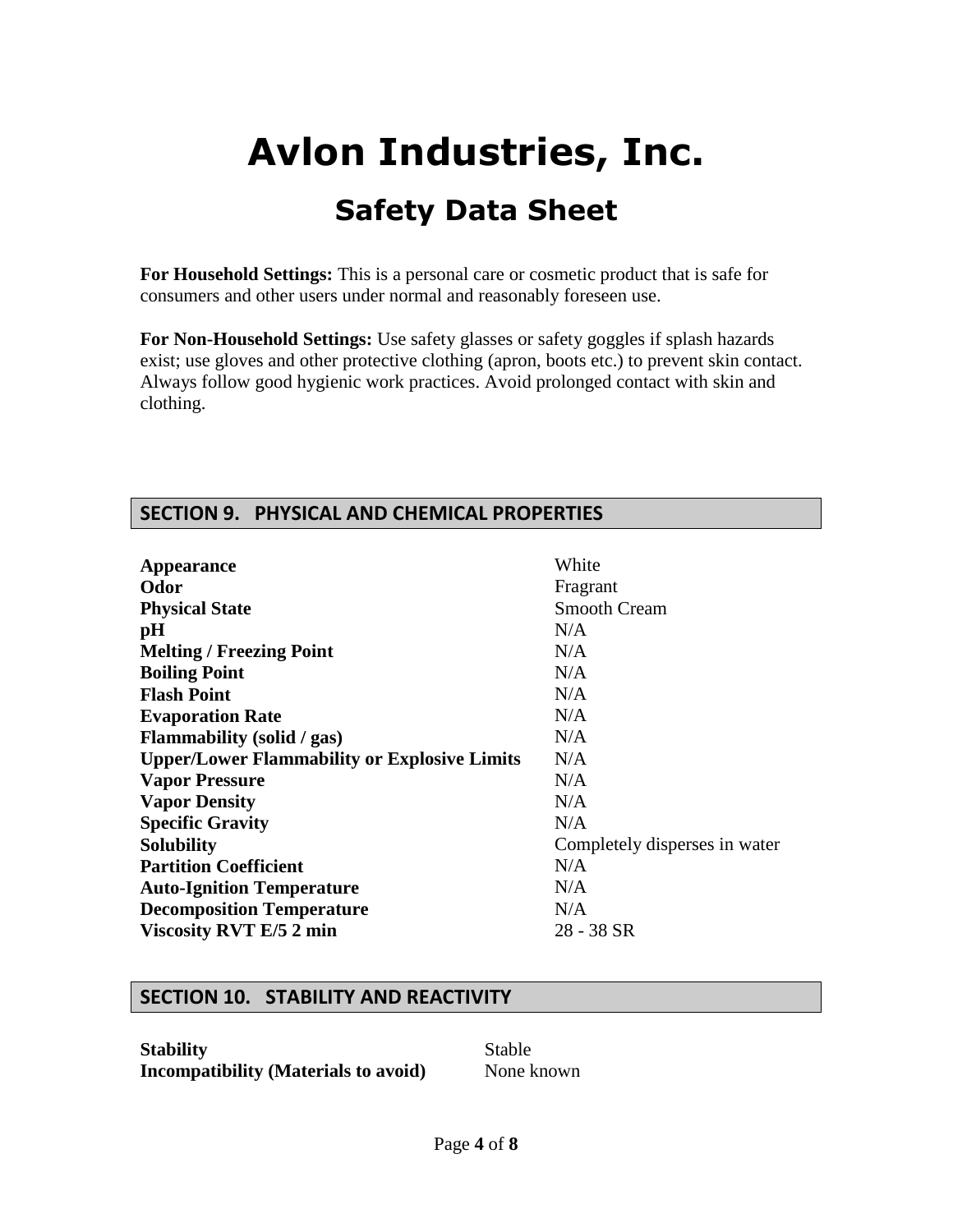# **Avlon Industries, Inc.**

### **Safety Data Sheet**

**Hazardous Polymerization** No applicable information has been found.<br>
No applicable information has been found.<br>
No applicable information has been found. No applicable information has been found.

#### **SECTION 11. TOXICOLOGICAL INFORMATION**

This is a personal care or cosmetic product that is safe for consumers and other users under intended and reasonably foreseeable use.

| <b>Acute Toxicity</b><br>Eye | May cause mild to moderate irritation to<br>eyes, including redness and stinging.                                               |  |  |
|------------------------------|---------------------------------------------------------------------------------------------------------------------------------|--|--|
| <b>Inhalation</b>            | Not normally a hazard due to non-volatile<br>nature of product.                                                                 |  |  |
| <b>Skin</b>                  | No know effect based on the information                                                                                         |  |  |
| <b>Ingestion</b>             | May cause irritation if directly introduced<br>to the mouth, throat and stomach.                                                |  |  |
| <b>Chronic Toxicity</b>      | Finished product is not expected to have<br>chronic health effects.                                                             |  |  |
| <b>Corrosivity</b>           | No known effect.                                                                                                                |  |  |
| <b>Sensitization</b>         | No known effect.                                                                                                                |  |  |
| <b>Neurological Effects</b>  | No known effect.                                                                                                                |  |  |
| <b>Reproductive toxicity</b> | The product contains no substances known<br>to be hazardous to health in concentrations<br>which need to be taken into account. |  |  |
| Carcinogenicity              | Components of this product are not listed<br>as a carcinogen under OSHA, IARC, or<br>NTP.                                       |  |  |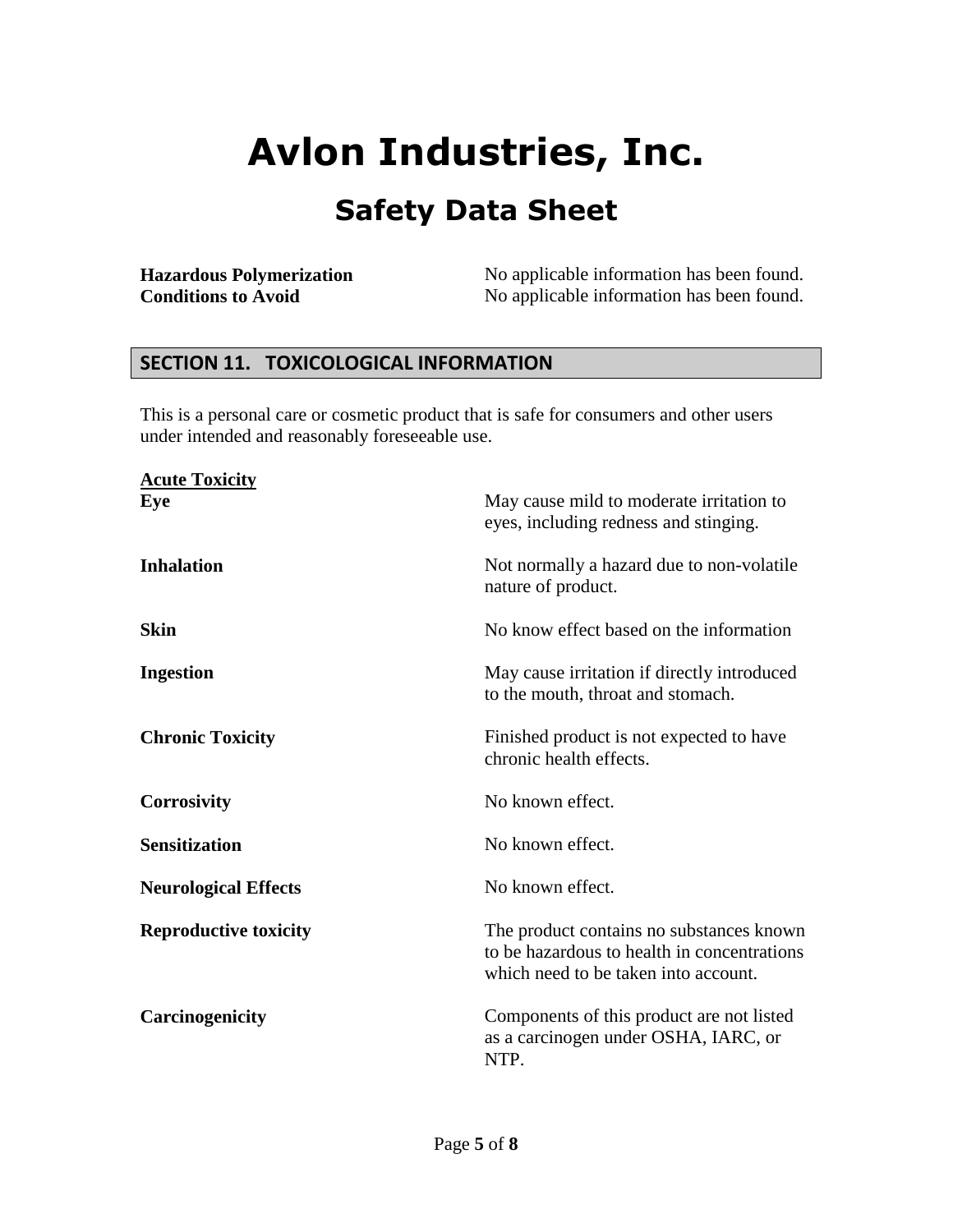# **Avlon Industries, Inc.**

## **Safety Data Sheet**

### **SECTION 12. ECOLOGICAL INFORMATION**

The product ingredients are expected to be safe for the environment at concentrations predicted under normal use and accidental spill scenarios. Packaging components are compatible with the conventional solid waste management practices. Additional information is available from the supplier on request.

### **SECTION 13. DISPOSAL CONSIDERATIONS**

**Waste Disposal Method:** General refuse disposal is adequate. Make sure disposal should be in accordance with all applicable Local, State/Provincial and Federal regulations.

To the best of Avlon Industries, Inc.'s knowledge, this product is not regulated by CERCLA/RCRA as a hazardous waste or material. However, this product has not been tested for toxicity characteristics.

**Waste Disposal Code(s):** Not determined

### **SECTION 14. TRANSPORT INFORMATION**

| DOT  | Not regulated |
|------|---------------|
| IMDG | Not regulated |
| IATA | Not regulated |
| ICAO | Not regulated |
| TDG  | Not regulated |

### **SECTION 15. REGULATORY INFORMATION**

#### **CERCLA reportable quantity (RQ):**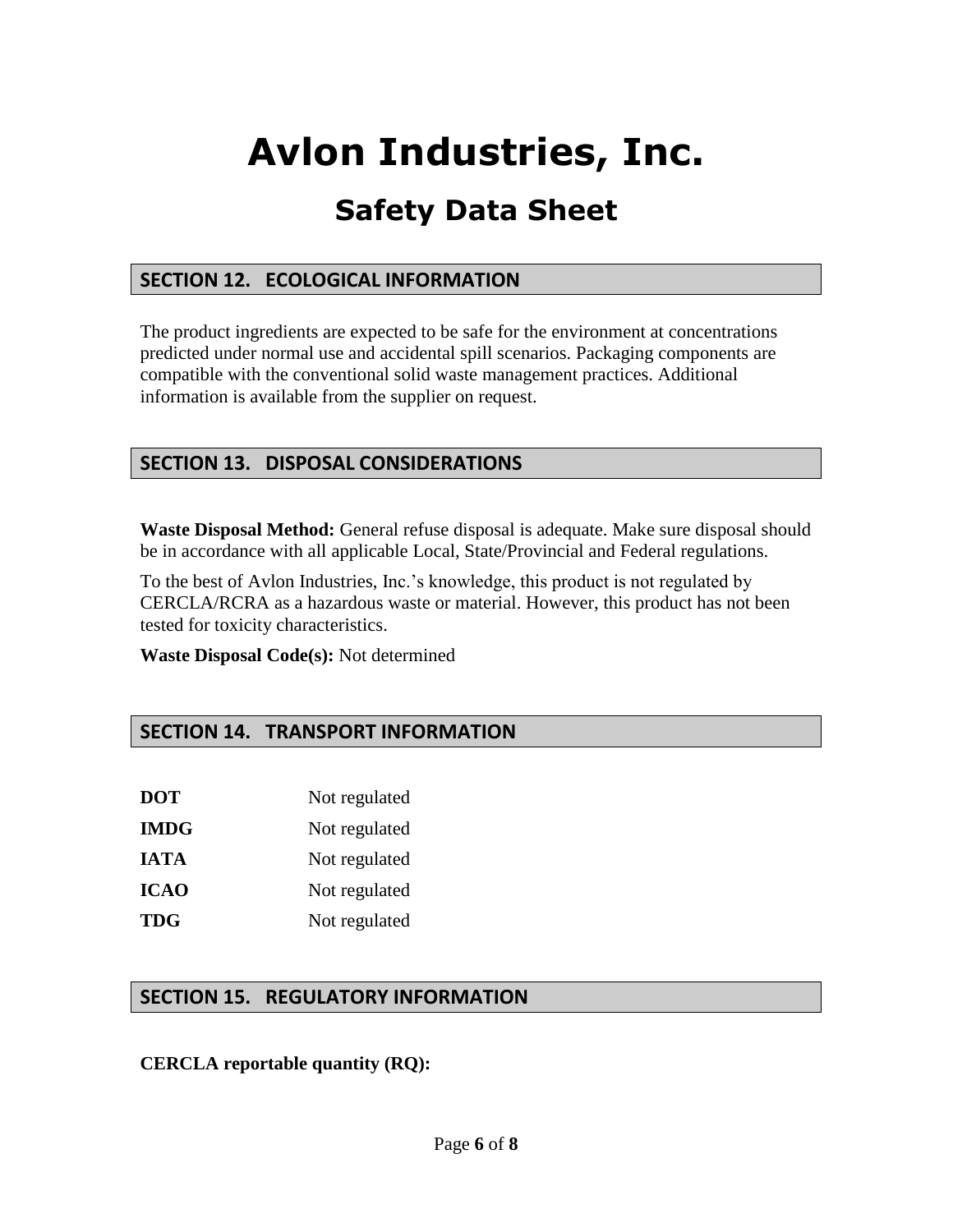None

#### **SARA 313/302/304/311/312 Chemicals:**

None

#### **California Proposition 65**:

This product is not subject to warning labeling under California Proposition 65.

#### **State Right-to-Know**:

| <b>Ingredient</b>           | $CAS \#$        | <b>Level</b>  | <b>State</b> |    |    |           |    |
|-----------------------------|-----------------|---------------|--------------|----|----|-----------|----|
| Mineral Oil                 | $8012 - 95 - 1$ | 10-30%        |              | MA | NJ | <b>PA</b> | RI |
| Cetearyl Alcohol            | 67762-27-0      | $1 - 10%$     |              |    | NJ |           |    |
| Propylene Glycol            | $57 - 55 - 6$   | $0.5 - 5.0\%$ |              |    |    | PA        |    |
| Calcium Hydroxide 1305-62-0 |                 | $2.0 - 5.0\%$ |              | MA | NJ | PA        | RI |

**US Federal**: The product described in this Safety Data Sheet is regulated under the Federal Food, Drug and Cosmetics Act and is safe to use as per directions on container, box or accompanying literature (where applicable).

#### **Other**

Perfume contained within the product covered by this MSDS complies with appropriate IFRA guidance.

### **SECTION 16. OTHER INFORMATION**

#### **Date of Preparation**: June 1, 2015

**Disclaimer**: To the best of our knowledge, the information provided in this Safety Data Sheet is believed to be factual, as it has been derived from the works and opinions of persons deemed to be qualified. The information given is designed only as guidance for the safe handling, use, processing, storage, transportation, disposal and release and is not to be considered a warranty or quality specification. The information relates only to the specific material designed and may not be valid for such material used in combination with any other materials or in any process, unless specified in the text. However, nothing